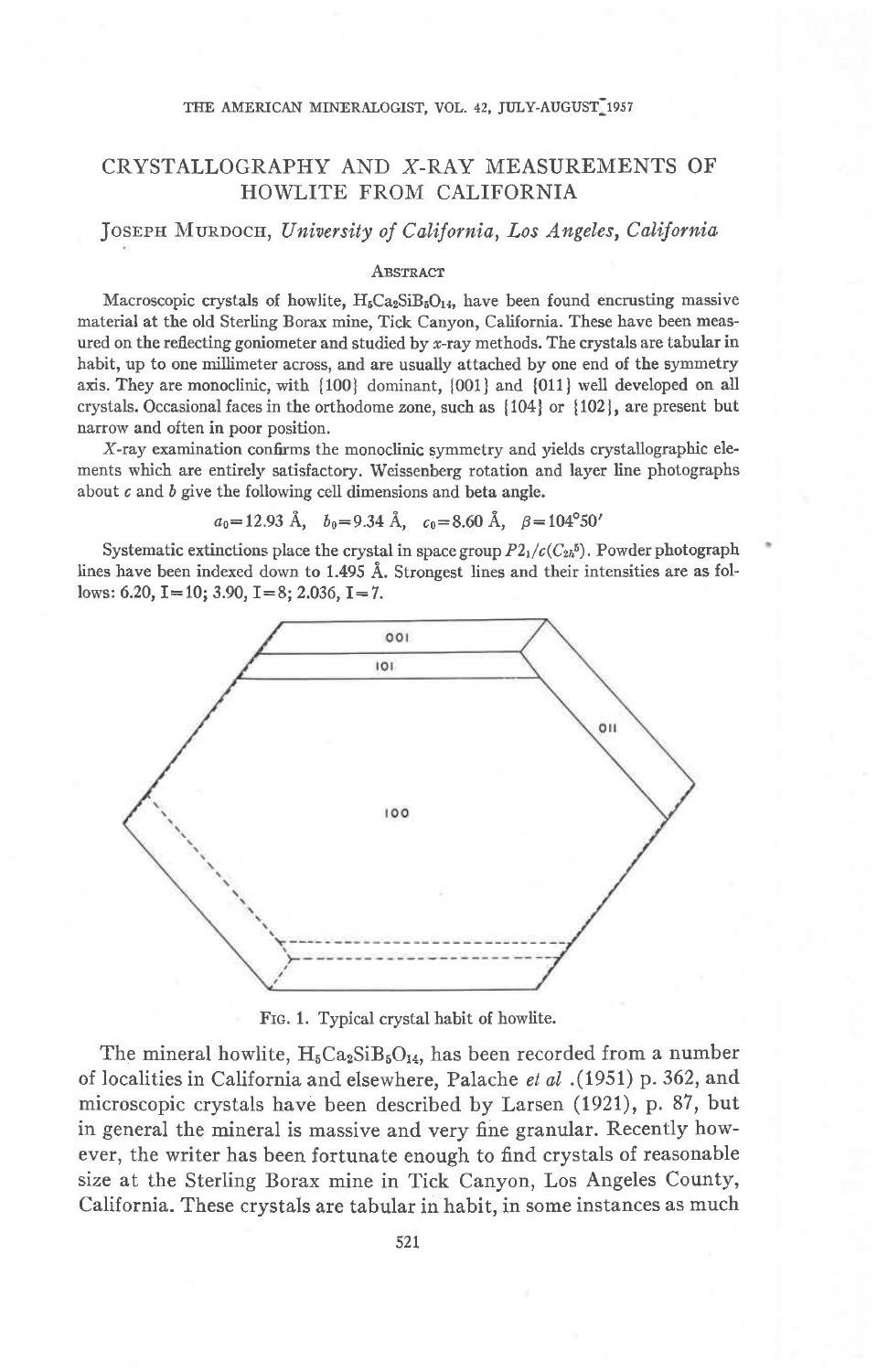as one millimeter in largest dimension, and well formed. They have been measured on the reflecting goniometer, and have also been studied by powder and single crystal  $x$ -ray methods. The larger crystals are always singly terminated, but some of the smaller ones are essentially complete. They occur on some of the less solidly massive cauliflower-like aggregates of howlite, often closely associated with finely crystalline bakerite, which appears to be usually somewhat earlier.

Measurements on selected crvstals show that the mineral is monoclinic,



Frc, 2. Optical orientation of howlite.

and normally attached on one end of the symmetry axis. Crystals are tabular parallel to {100} and terminated by {011} which gives them a sharply pointed aspect. The basal pinacoid bevels {100}, and is comparable in size to {011}. These forms are present on all crystals, but occasionally others, such as {101} {102} or {104}, appear. These are narrow and often not in very good position. Fig. 1 shows the typical crystal habit.

No pyramid or prism faces were observed, and thus the only crystallographic element determinable is  $\beta$ , with an average value (calculated from numerous good quality measurements of  $\{001\}$  and  $\{011\}$ , of  $105^{\circ}$  20'. The measurements confirm Larsen's determination of monoclinic symmetry, although the direction of elongation appears to be  $b$  rather than  $c$ .

Indices of refraction agree closely with Larsen's values. The mineral is biaxial, optically negative, and 2V as determined on the universal stage,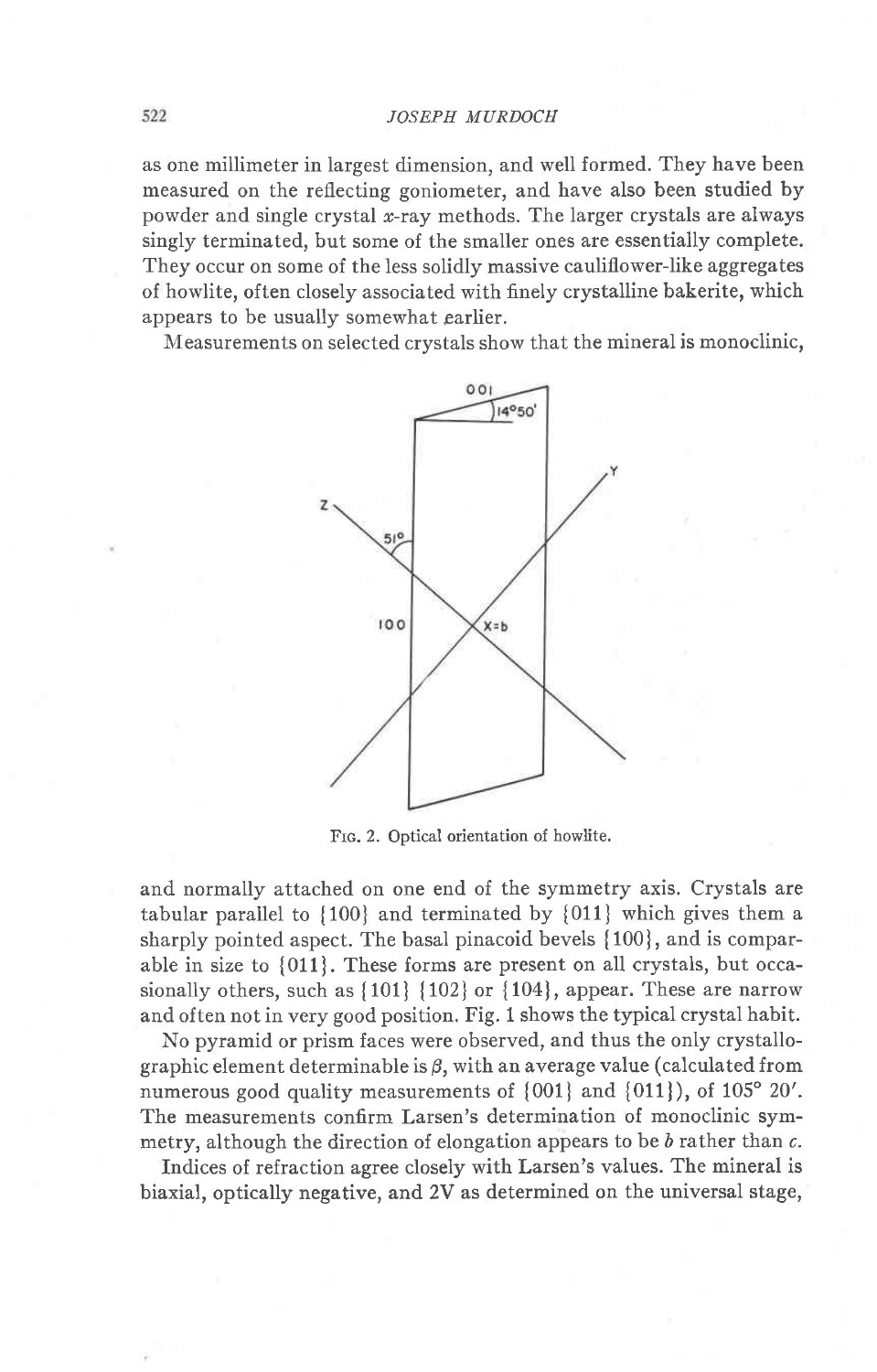## CRYSTALLOGRAPHY AND X-RAY MEASUREMENTS OF HOWLITE 523

is close to 73°. Determination of the optical orientation shows that  $X=b$ , and  $Z\wedge c=51^{\circ}$  (see fig. 2). The accompanying angle table (Table 1) has been calculated, mainly from  $x$ -ray data, for the observed forms and gives values in good agreement with the measured goniometric angles.

TABLE 1

|      |                  |                 | $r_2$ : $p_2$ : 1 = 1.123:0.7472:1 | $a:b:c=1.3486:1:0.9207 \quad \beta=104^{\circ}50'$<br>$p_0:q_0:1=0.6651:0.8901:1$ $\mu=75^{\circ} 10'$<br>$p_0' = 0.6880$ $q_0' 0.9207$ $x_0' = 0.2648$ | Monoclinic, space group $P2_1/c$ $a_0$ 12.93 Å $b_0$ 9.34 Å $c_0$ 8.60 Å |                          |
|------|------------------|-----------------|------------------------------------|---------------------------------------------------------------------------------------------------------------------------------------------------------|--------------------------------------------------------------------------|--------------------------|
| Form | $\phi$           | $\rho$          | $\phi_2$                           | $\rho_2 = B$                                                                                                                                            | C                                                                        | Α                        |
| 001  | $90^{\circ}00$   | $14^{\circ} 50$ | $75^{\circ} 10$                    | $90^{\circ}00$                                                                                                                                          |                                                                          | $75^{\circ} 10$          |
| 100  | $90^\circ 00$    | $90^{\circ}00$  | $0^\circ 00$                       | $90^\circ 00$                                                                                                                                           | $75^\circ 10$                                                            | $\overline{\phantom{m}}$ |
| 011  | $16^{\circ}$ 0.3 | $42^{\circ}$ 38 | $75^{\circ} 10$                    | $48^\circ 24$                                                                                                                                           | $40^{\circ}$ 37                                                          | $75^\circ 10$            |
| 106  | $90^\circ 00$    | $23^{\circ}35$  | $66^{\circ}$ 25                    | $90^\circ 00$                                                                                                                                           | $8^\circ 45$                                                             | $66^{\circ} 25$          |
| 104  | $90^\circ 00$    | $27^\circ 37$   | $62^{\circ} 23$                    | $90^{\circ}00$                                                                                                                                          | $12^{\circ} 47$<br>$\geq$                                                | $62^{\circ} 23$          |
| 102  | $90^{\circ} 00$  | $38^\circ 02$   | $51^{\circ}$ 58                    | $90^\circ 00$                                                                                                                                           | $23^{\circ}$ 12                                                          | $51^\circ 58$            |
| 101  | $90^\circ 00$    | $52^{\circ} 25$ | $32^{\circ}$ 35                    | $90^\circ 00$                                                                                                                                           | $37^{\circ} 35$                                                          | $32^{\circ}$ 35          |
| 403  | $90^{\circ}00$   | 58° 38          | $31^{\circ} 22$                    | $90^{\circ}00$                                                                                                                                          | $43^\circ 48$                                                            | $31^\circ 22$            |

# X-Rav Srury

X-ray powder patterns were made from the massive material of the "cauliflowers" and from the larger crystals of the crust. These show entire agreement with each other and with the pattern of Nova Scotia howlite (A.S.T.M. card No. 4-0170). Table 2 gives measured spacings, intensities and indexing.

Single crystal study included rotation photographs about the  $b$  and  $c$ axes, with equator, first- and second-layer line Weissenberg photographs about each direction. The crystals could be easily and accurately oriented, and the resulting films show them to be single individuals. Twinning was not observed on any crystal. From these photographs, taken with copper radiation  $(\lambda = 1.5418 \text{ Å})$  and nickel filter, the following data were derived by measurement and calculation: symmetry monoclinic, with systematic extinctions (00l), (h0l), (0k0), with l and k odd, leading to space group  $P2_1/c$  ( $C_{2h}^5$ )

 $a_0=12.93 \text{ Å}, b_0=9.34 \text{ Å}, c_0=8.60 \text{ Å}, \mu=75^{\circ}10'$ 

The value for  $b_0$  is the average from three layer lines of the rotation photograph, plus the calculated value from (020) on the zero level film.

The value for  $c_0$  is the average from four layer lines of the rotation